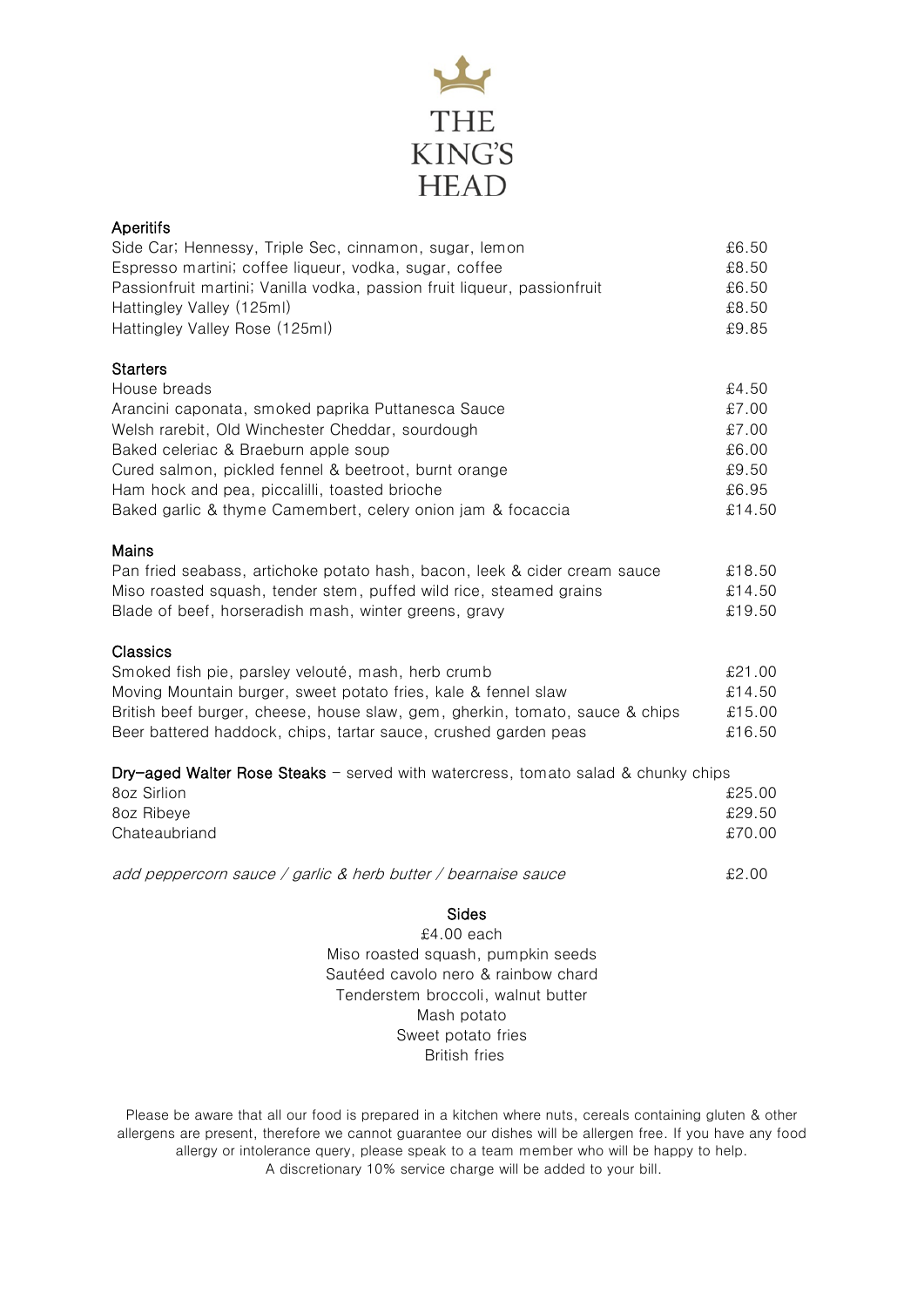

## Drought

| Draught              | Pint  | <b>Snacks</b>             |       |
|----------------------|-------|---------------------------|-------|
| Birra Moretti 4.6%   | £5.50 | Pipers Crisp              | £1.50 |
| Heineken 5%          |       | £5.10 Pork scratching's   | £1.80 |
| Freedom 4%           |       | £4.55 Dry roasted peanuts | £1.80 |
| Guiness 4.1%         |       | £5.35 Salt crust almonds  | £2.50 |
| Orchard Thieves 4.5% |       | £4.55 Herb mixed nuts     | £2.50 |
|                      |       | Salt & pepper cashew      | £1.95 |

## Cask

| Alton Pride 3.8%     | £4.25 |
|----------------------|-------|
| Double Drop 3.7%     | £4.20 |
| Flack's Catcher 4.4% | £4.25 |

| White                               | $(175ml)$ Red |                                 | (175ml) |
|-------------------------------------|---------------|---------------------------------|---------|
| Trebbiano, Rometta, Ita             | £5.30         | Sangiovese, Rometta, Ita        | £5.30   |
| Pinot Grigio, Sartori, Ita          | £6.40         | Pinot Noir, Les Mougeottes, Fra | £6.75   |
| Picpuol Badassiere, Fra             | £7.95         | Rioja Reserva, El coto, Spa     | £8.50   |
| Chardonnay, Les Mougeottes, Fra     | £7.45         | Kaiken, Malbec, Arg             | £8.00   |
| Rose                                |               | $(175m)$ Sparkling              | (125ml) |
| Pinot Grigio, Via Nova, Ita         | £6.30         | Prosecco, Stelle d'Italia, Ita  | £6.50   |
| La Vidaubanaise, Côtes de Prov, Fra | £8.00         |                                 |         |

## Soft Drinks

| Ginger ale                                         | £2.10 |
|----------------------------------------------------|-------|
| Cawston Press – sparkling cloudy apple juice       | £2.65 |
| Cawston Press - sparkling rhubarb                  | £2.65 |
| Nix & Kix – sparkling mango & ginger               | £2.75 |
| Nix & Kix – sparkling watermelon & hibiscus        | £2.75 |
| Juices – orange, apple, pink grapefruit, pineapple | £2.25 |
|                                                    |       |

## **Cocktails**

| Pornstar Martini - Vanilla vodka, passionfruit              | £8.50  |
|-------------------------------------------------------------|--------|
| Strawberry Daiquiri - Rum, strawberry                       | £8.50  |
| Bloody Mary - Vodka, tomato juice, tabasco                  | £11.25 |
| Espresso Martini - Belvedere vodka, café liqueur            | £8.50  |
| Caipirinha - Cachaca, sugar, lime wedge                     | £9.50  |
| Lychee Martini – Lychee syrup, Vodka, white vermouth        | £8.50  |
| Manhattan $-$ Rye whisky, sweet vermouth, angostura bitters | £8.50  |
| Forest Spritz - (No-alcohol) Everleaf, tonic, orange        | £6.50  |
| Earthy Gimlet - (Non-alcohol) Everleaf, grapefruit          | £5.50  |
|                                                             |        |